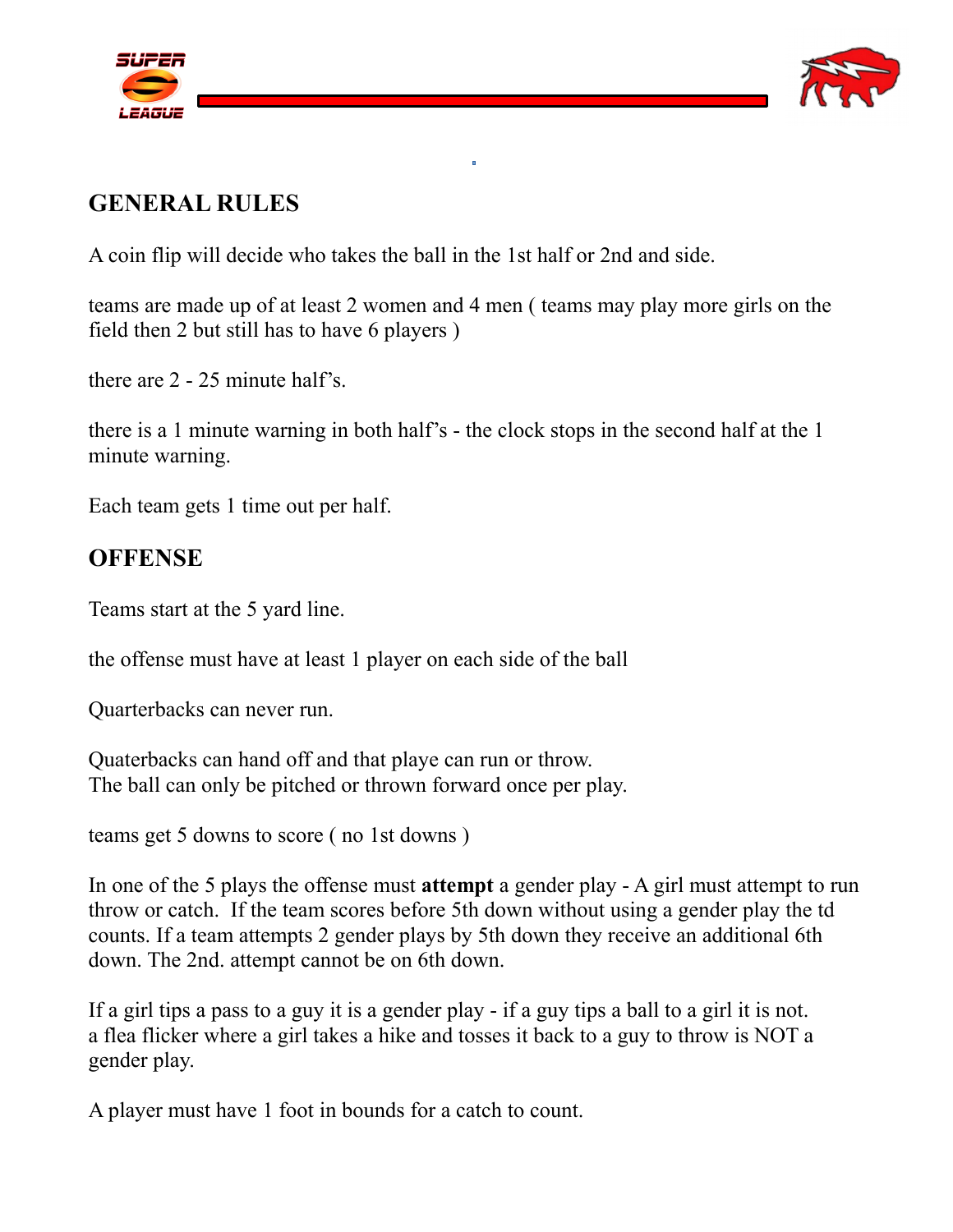If a player steps out of bounds they can't be the 1st player to touch the ball.

offense must set or stay in place for 1 second before snap

Only the player designated as the quarterback can stat the play by saying hike. No silent snap hikes.

Fumbles are dead at the spot.

The offense gets 30 seconds to get a play off from the time of the spot. The ref will give a 110 second warning.

If a players knee touches the ground they are down.

If the ball is handed off the count is suspended and the linemen may go right in.

If an offense does not score the ball is turned over at the spot.

Teams may "punt" on 4th down only. The ball is placed on the other teams 10 yard line.

after a TD a team can go for a 1,2 or 3 extra point.

## **SCORING**

a guy TD is 6 pts. gender TD is 8 pts. safety is 2 points extra point can be 1,2 or 3 points.

## **DEFENSE**

defense consists of 6 players - 4 guys 2 girls.

One player must line up within 5 yards of the ball .

In order to rush the quarterback the linemen must count out loud for 6 seconds. After 6 seconds more than 1 player can rush. The linemen cannot hinder any player from going out to catch a pass.

This is a non-contact league. No bump or run defenses.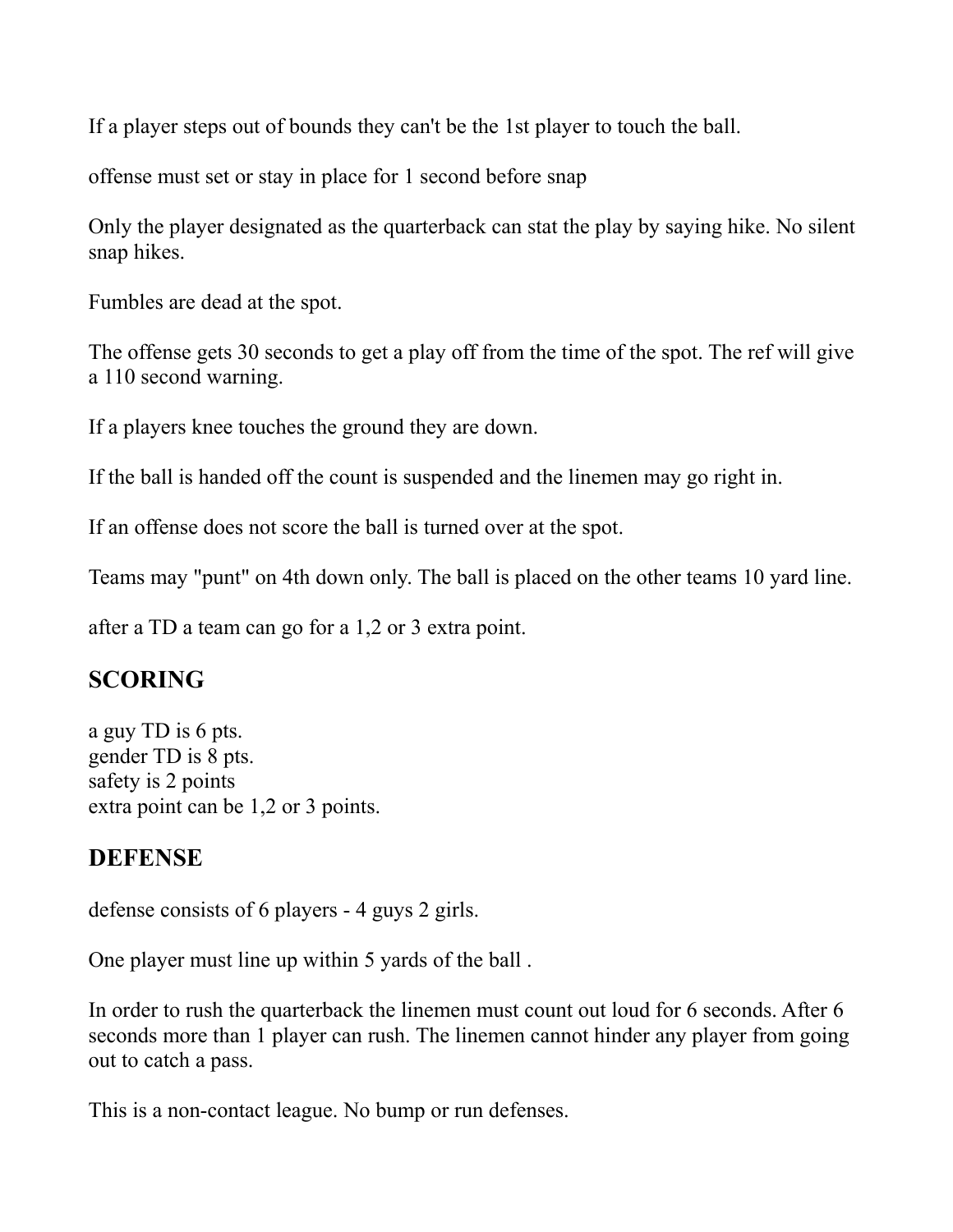If a girl is bumped by a guy while attempting to catch it is a penalty for roughing - 10 yards and the gender play counts. It is the referees discretion.

If the ball is handed off the count is suspended and the linemen may go right in.

On change of possession the defense gets 30 seconds to set. All other plays they must be ready.

If there is a change of possession with less than 30 seconds left the offense gets 1 play.

penalties:

## **OFFENSE**

to save time - all offensive penalties - are loss of down no yardage - that includes offsides, illegal procedure, crossing the line to throw offensive pass interference ( illegal forward pass).

Blocking - the play will be blown dead at the spot of the foul.

## **DEFENSE**

fast count - down over

Pass interference - spot foul and repeat down.

offsides - repeat down.

## **SPECIAL RULES**

The ball must cross the goaline for there to be a score.

The ball is part of the body to tag the ball is a tag - if someone ties to rip the ball from a player it is a tag.

If a shirt is grabbed when tying to tag the player has a second to let go. Don't drag the player down.

A referee can remove ANY PLAYER for a play, series, half o game for rough play.

M/ile sportsmanship rule (anti-augment rule):-